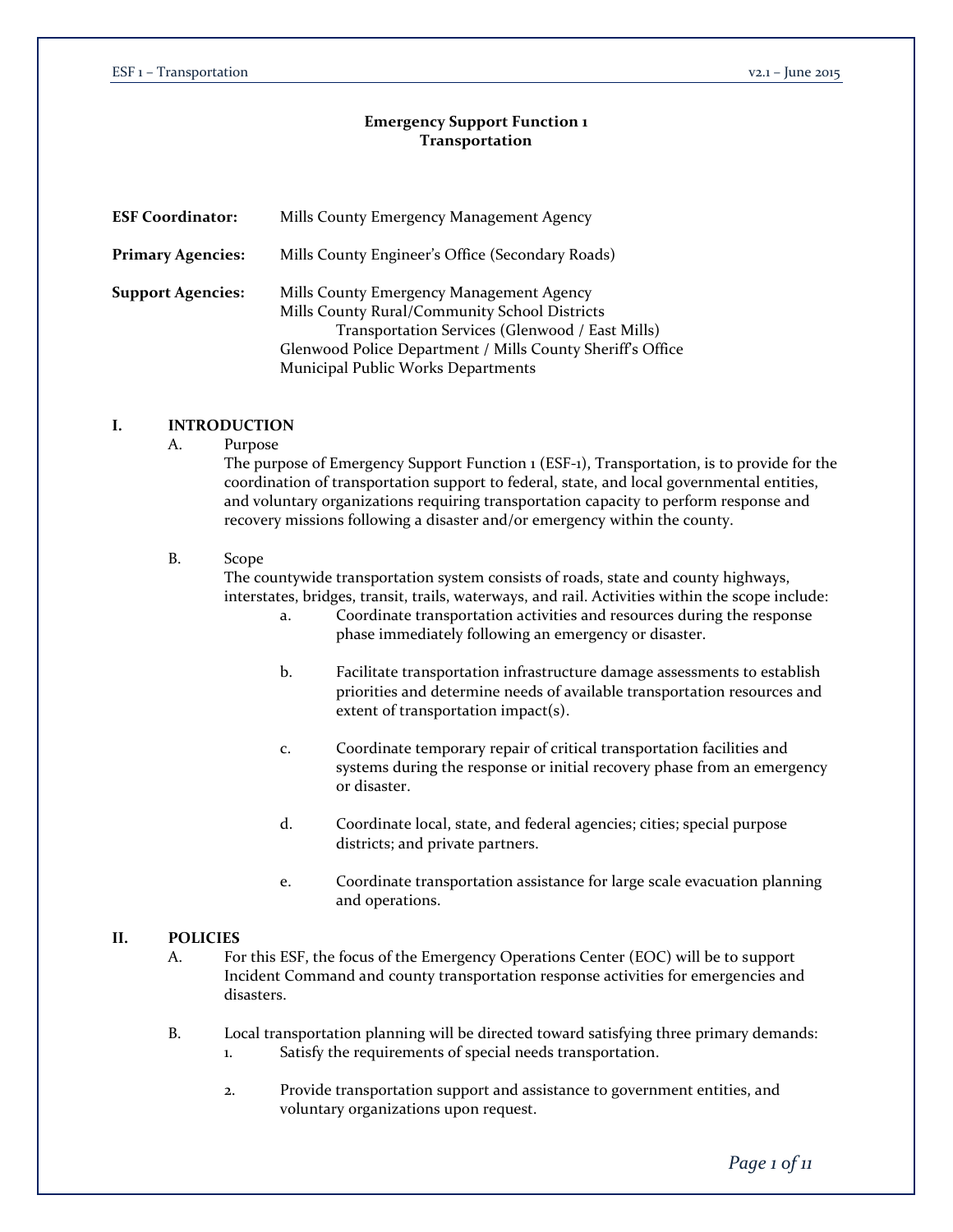- 3. To facilitate both obtaining and utilizing civil transportation capacity if such support is required.
- C. Impacted organizations will utilize, to the greatest extent possible, day-to-day policies to facilitate the integrity of transportation.
- D. Each primary and support agency will conduct inspections of its infrastructure after an emergency or disaster. The appropriate agency will prioritize repairs until Incident Command provides direction and control.
- E. Primary and support agencies will ensure that a continuity of operations plan is in place to maintain essential services.
- F. Primary and support agencies will participate in drills and exercises to test existing plans and procedures.
- G. All county and municipal agencies will maintain up-to-date contact lists with Mills County Emergency Management on essential personnel and resource typing information on their equipment. See ESF7.1 Mills County ESF Primary-Secondary Contact List.
- H. Primary and support agencies will participate in post-disaster briefings and development of an After Action Report.

## **III. CONCEPT OF OPERATIONS**

### A. General

- 1. The primary and support agencies are responsible for coordinating transportation response and services to assist in maintaining transportation system integrity.
- 2. The EOC will collect damage assessment reports for transportation systems within the county as soon as possible after the event.
- 3. Local jurisdictions will forward their requests for assistance to the EOC after exhaustion of jurisdictional and mutual aid resources. The EOC will prioritize and coordinate requests between and among various jurisdictions and agencies.
- 4. The EOC will develop guidance for the coordination of transportation resources and the identification of emergency transportation routes for the movement of people, equipment and supplies.
- 5. County departments, the private sector, volunteer organizations, state and federal agencies and other local jurisdictions may provide additional transportation. The requesting party and provider should develop prior agreements whenever possible for these resources that have associated fees.
- 6. When transportation requests exceed the capability of jurisdictions, agencies, and the county, the EOC will request transportation assets from the State.
- 7. The EOC will coordinate the development of transportation evacuation plans among the primary agencies.
- 8. Mass evacuation operations will be coordinated primarily between ESF 1- Transportation, ESF 6-Mass Care, and ESF 13-Public Safety and Security.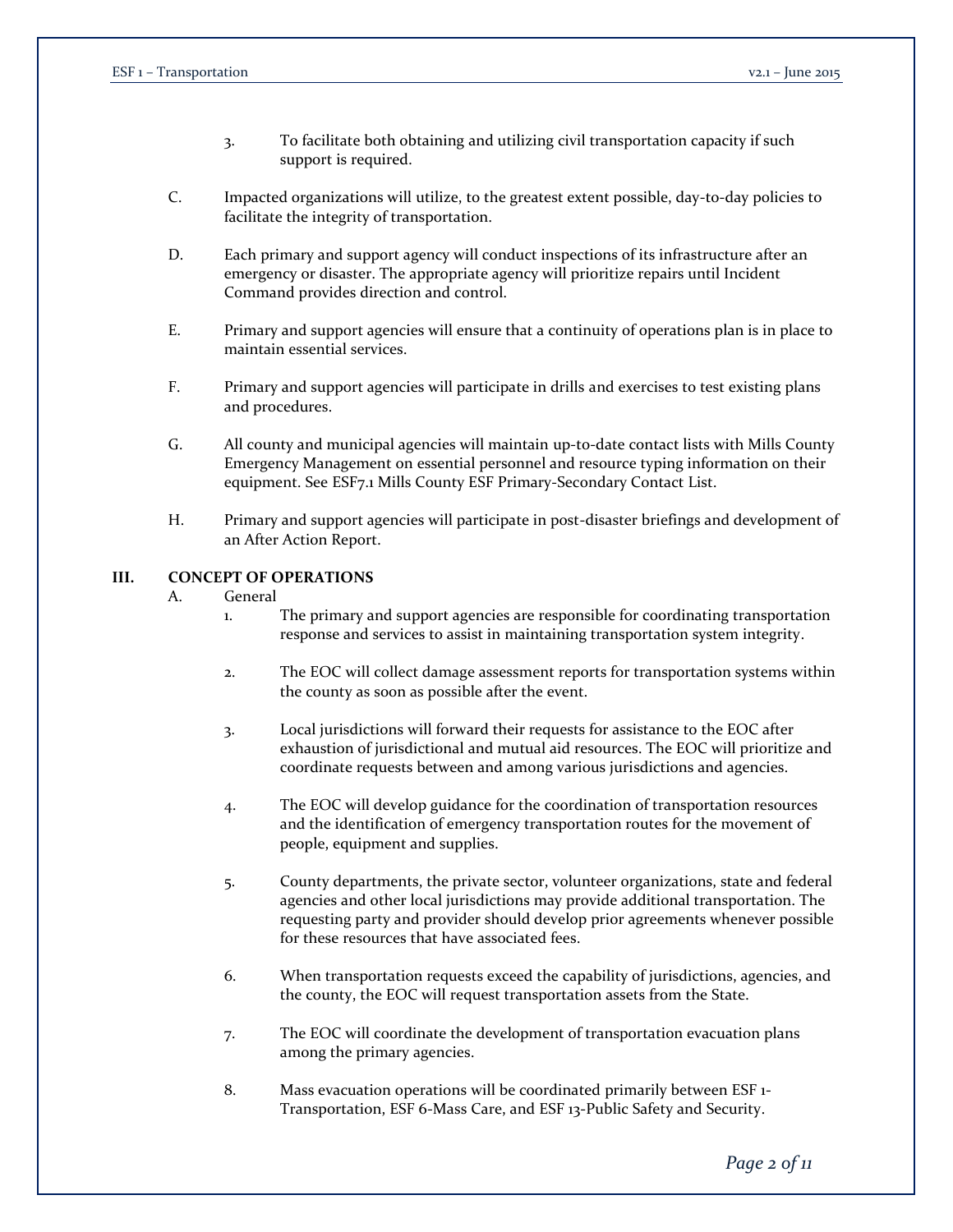- 9. Reconnaissance of disaster-impacted areas by manned or unmanned aircraft may be essential and should be requested and conducted early.
- B. Organization
	- 1. Because a wide range of emergencies may require the implementation of the EOP, the lead organization during those activations may shift depending on the incident, coordination will require a collaborative approach between all primary and support agencies.
	- 2. All emergency operations, whether occurring on-site at the jurisdiction level or at the EOC, will follow the principles identified in the National Incident Management System (NIMS).
- C. Procedures
	- 1. If an emergency exists that requires external transportation resources, the required typed resource shall be identified and then requested through the EOC.
	- 2. As appropriate and available, each primary and support agency will assign a representative to the EOC.
- D. Phases of Emergency Management
	- 1. Mitigation Activities
		- a. Primary and support agencies will regularly inspect public transportation systems for deterioration and make necessary repairs to keep them in response ready condition.
		- b. Maintain equipment in response ready operating condition.
	- 2. Preparedness Activities
		- a. Develop and maintain standard operating procedures and checklists dealing with transportation response.
		- b. Ensure all employees receive training in their responsibilities according to departmental standard operating procedures and checklists.
		- c. Develop and maintain a chain of command to ensure continuity within departments.
		- d. Assign and train personnel to appropriate level NIMS/ICS training in order to function effectively in Incident Command and assist in coordination of transportation issues.
		- e. See ESF 1.c Critical County Transportation Routes and Bridges, attached to this ESF.
		- f. When requested, each primary and support agency will provide the emergency management agency with current emergency contact information (24/7) for assigned personnel.
	- 3. Response Activities

All Primary and Support Agencies

a. Ensure representation at the EOC as appropriate and as available.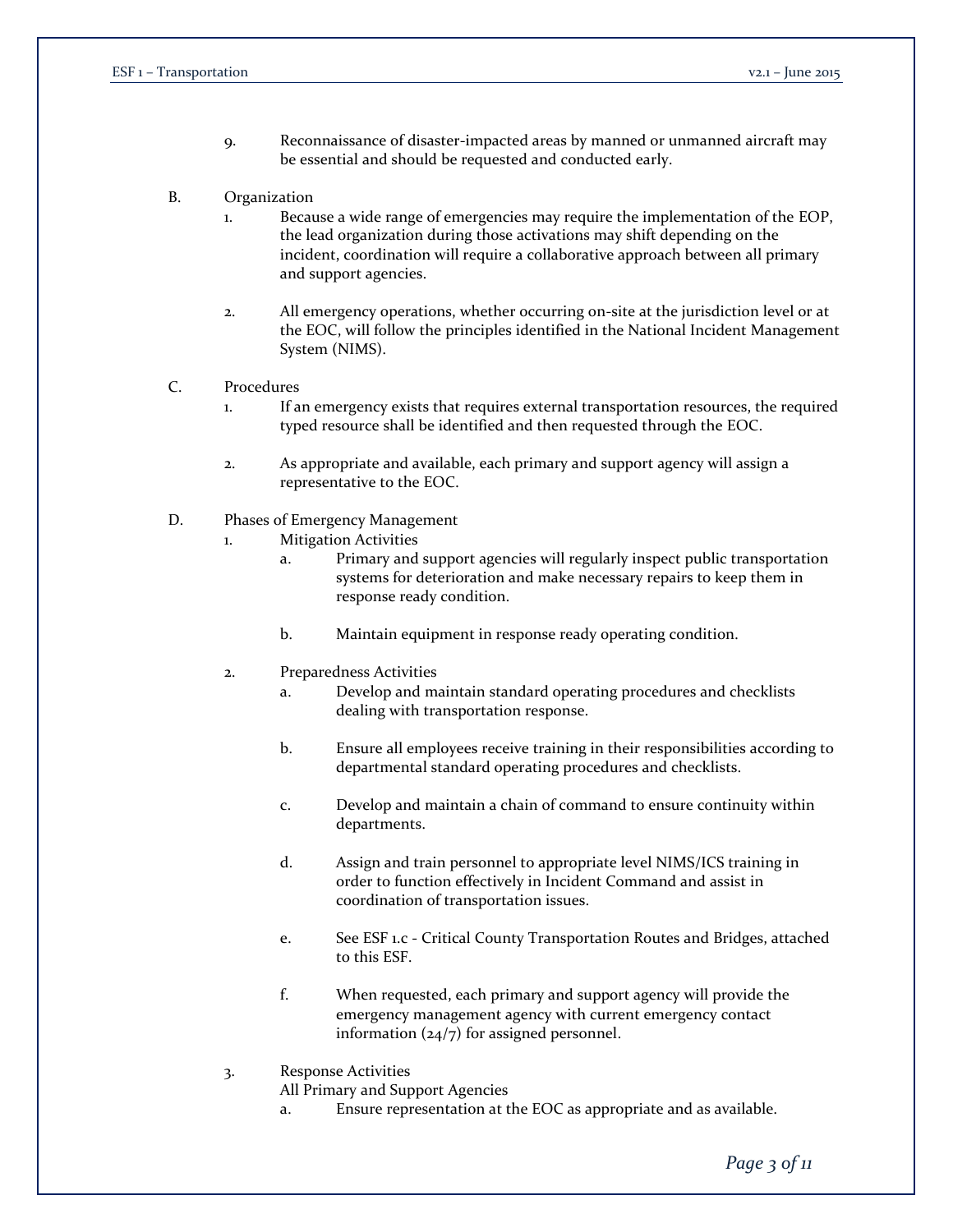b. Report to the EOC any known or suspected damage to infrastructure of the primary agency or other infrastructure for which the agency is responsible.

#### 4. Recovery Activities

- a. Primary agencies will conduct inspections of infrastructure after an emergency or disaster. The appropriate agency will prioritize repairs until the EOC provides direction.
- b. All agencies involved in recovery efforts will complete detailed cost accounting. If a Presidential Disaster is declared, and there is a potential for federal and/or state assistance, this accounting will be critical to recovery and reimbursement.

#### **IV. RESPONSIBILITIES**

- A. All Primary Agencies
	- 1. Dispatch trained emergency responders for the provision of essential services.
	- 2. Provide liaison to the EOC as indicated.
	- 3. Provide an assessment of damages and operational status of transportation facilities and structures to the EOC.
	- 4. Identify and coordinate the critical lifeline routes and communicate status to their transportation liaison in the EOC.
	- 5. Make temporary emergency repairs, bypasses, or alterations for provisional repair of transportation lifelines, facilities, and structures.
	- 6. Coordinate through Incident Command critical lifeline routes and to maintain those routes through debris removal.
	- 7. Assist first responders with barricades and other traffic related supplies and expertise.
	- 8. Return activities to normal levels as soon as possible following the emergency or disaster, unless involved with recovery activities.
	- 9. Implement internal emergency operations plans.
	- 10. Assist in development of a disaster recovery plan that addresses the long-term continuity of transportation services and facilities following an emergency or disaster. See Part C – County Disaster Recovery Framework.
- B. Municipal Public Works Agencies
	- 1. Provide liaison to the Incident Command Post and/or the EOC as available, to coordinate emergency response and early recovery.
	- 2. Coordinate with neighboring jurisdictions in support of this ESF (i.e., reroutes, lifelines, recovery, etc.).

*Page 4 of 11*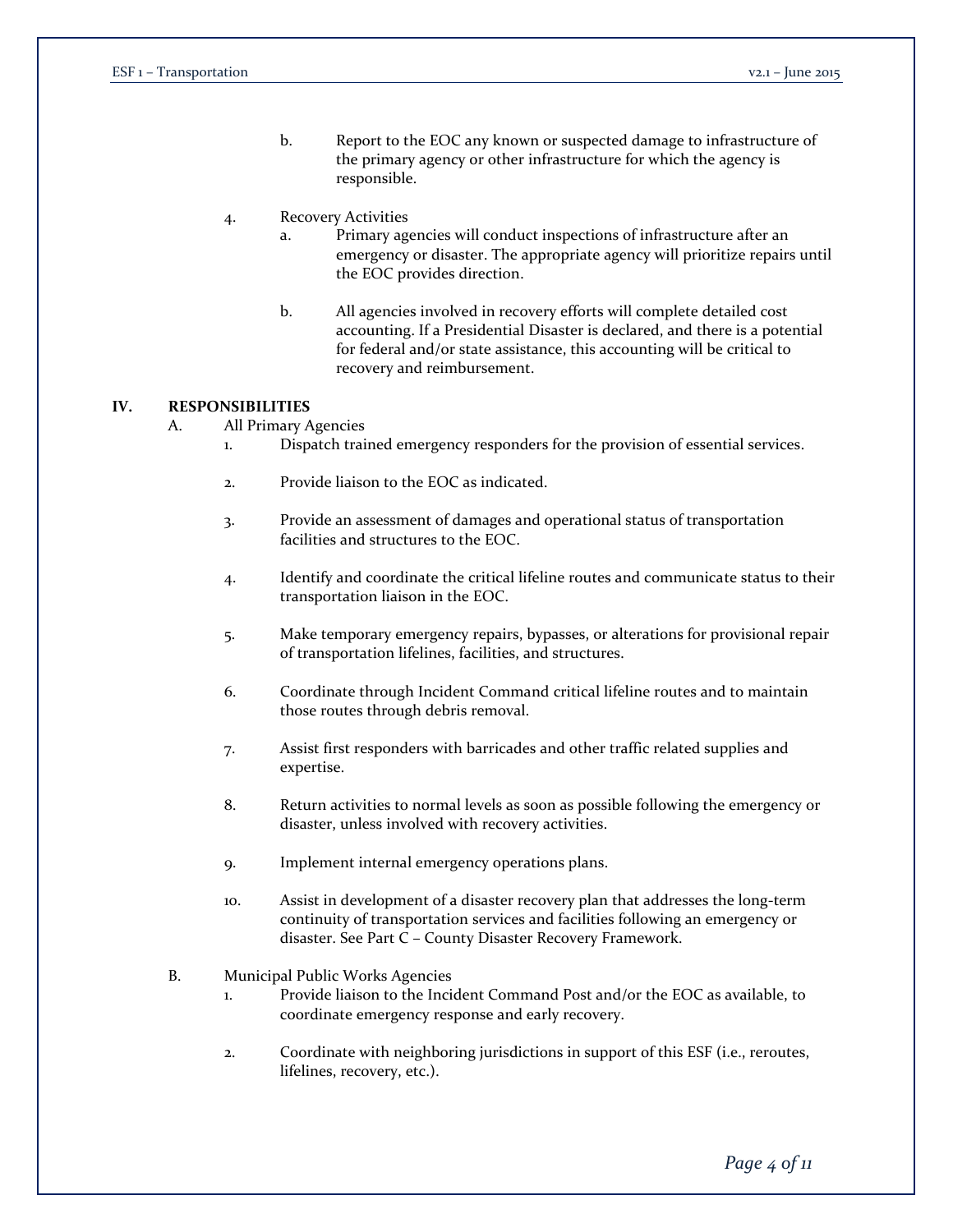- 3. Determine usable portions of the county's transportation system to coordinate and control emergency traffic regulations in conjunction with appropriate law enforcement agencies.
- 4. Report operational status and resource requirements to the EOC.
- 5. Provide vehicles, equipment, materials, supplies, and on-site vehicle repairs necessary to maintain or restore transportation systems as resources and safety allow.
- C. County and Local Law Enforcement
	- 1. Assist in emergency traffic control.
	- 2. Assist with maintaining traffic flow and enforcing transportation usage priorities.
	- 3. Provide damage assessment information to the EOC.
	- 4. Plan and direct evacuation operations through incident command.
- D. Support Agencies
	- 1. Emergency Management Agency.
		- a. Activate the EOC in support of field operations.
		- b. Assist in developing agreements or contracts with transportation resources.
		- c. Coordinate public information and support Public Information Officer (PIO) and/or Joint Information Center (JIC) per ESF-15, Public Information.
	- 2. Rural/Community School Districts
		- a. Participate in evacuation planning and support the EOC and Incident Command, as possible.
		- b. Provide damage assessments to the EOC.
	- 3. Iowa Department of Transportation (IDOT) in conjunction with the Iowa State Patrol (ISP)
		- a. When directed by IDOT and/or IDPS, will deploy to the County EOC to provide more direct communication between the County EOC and the State EOC (SEOC).
		- b. Provide status information and damage assessments to the County EOC through the IDOT liaison.
		- c. Responsible for all requested support actions and activities on State highways.
		- d. In coordination with the Iowa Department of Natural Resources, provide assistance for hazardous materials incidents per ESF-10, Hazardous Materials.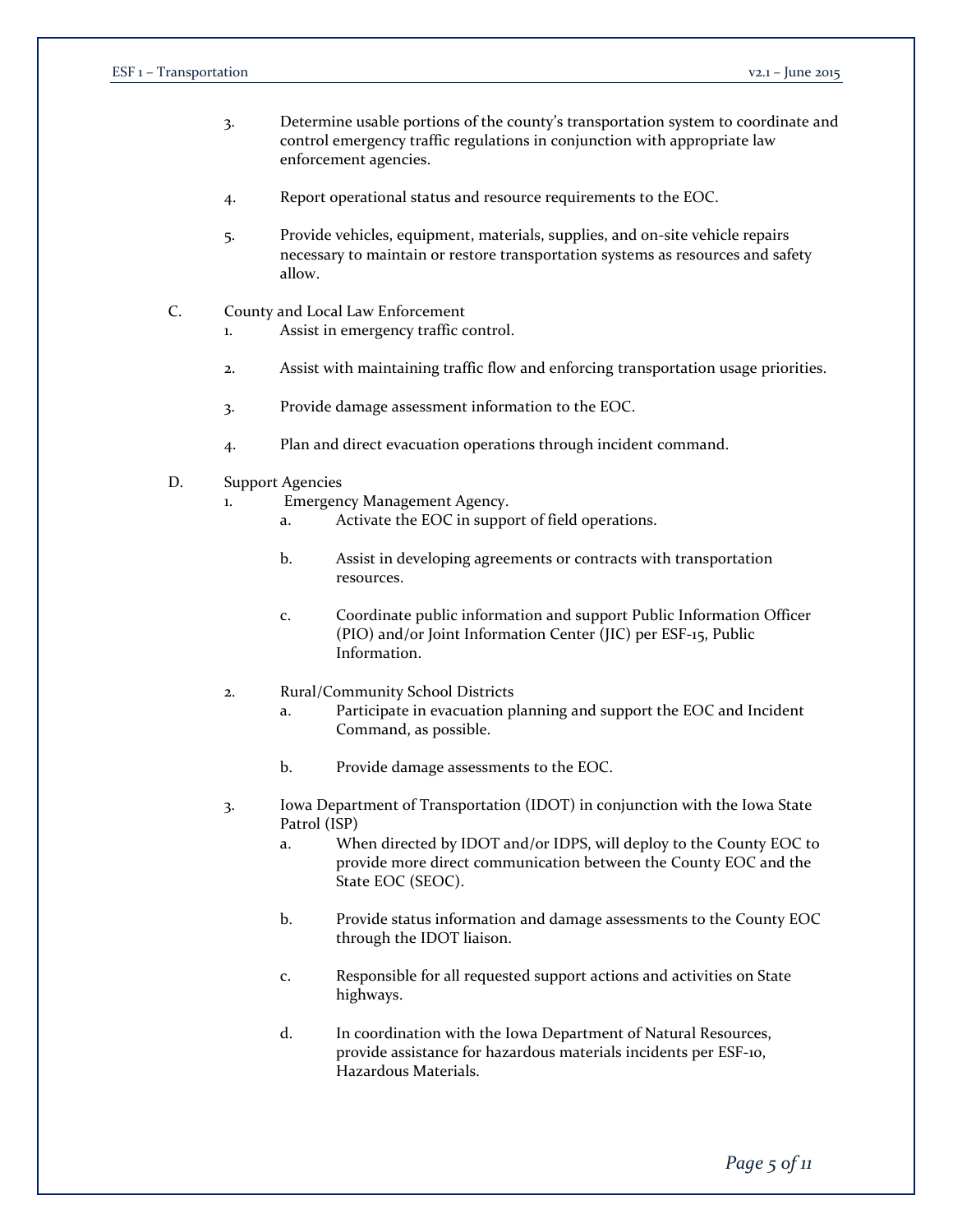$\mathbf{I}$ 

## **V. ATTACHMENTS**

| ESF 1.a | Emergency Response Checklists – Transportation    |
|---------|---------------------------------------------------|
| ESF 1.b | School District Bus Information                   |
| ESF 1.C | Critical County Transportation Routes and Bridges |
| ESF 1.d | <b>Temporary Flight Restrictions Policy</b>       |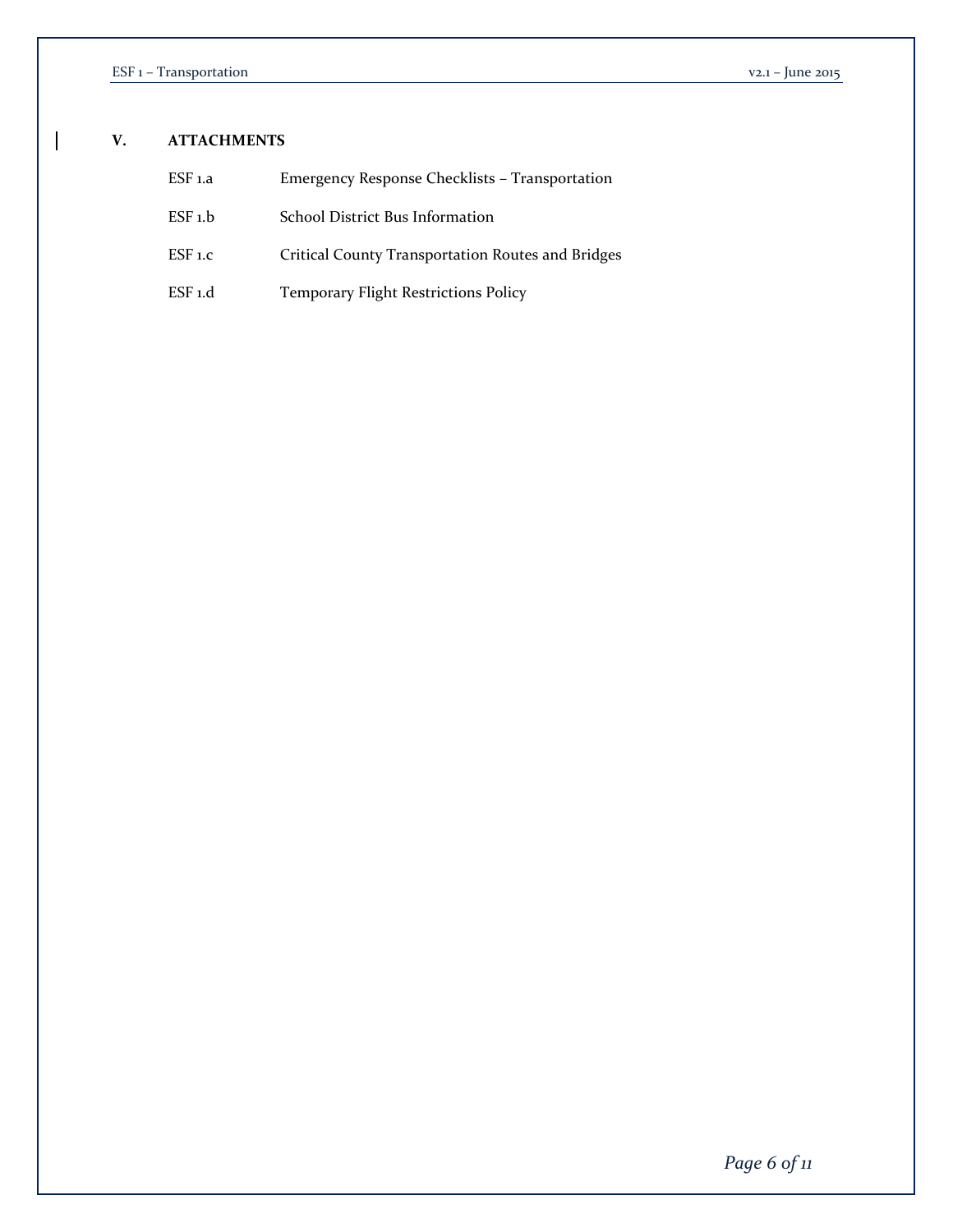## **ESF Attachment 1.a Emergency Response Checklists - Transportation**

| <b>Emergency Response Checklist - Transportation</b>                                                                            |                                                                                                                                                                                                                                                                                                                                                                                                                                                                                                                                                                                                                                                                         |  |  |  |  |  |
|---------------------------------------------------------------------------------------------------------------------------------|-------------------------------------------------------------------------------------------------------------------------------------------------------------------------------------------------------------------------------------------------------------------------------------------------------------------------------------------------------------------------------------------------------------------------------------------------------------------------------------------------------------------------------------------------------------------------------------------------------------------------------------------------------------------------|--|--|--|--|--|
| <b>Emergency Management Phase</b>                                                                                               | <b>Actions</b>                                                                                                                                                                                                                                                                                                                                                                                                                                                                                                                                                                                                                                                          |  |  |  |  |  |
| <b>Mitigation</b><br>Activities designed to prevent or<br>lessen the effects of a hazard.                                       | Work with other involved agencies to identify and<br>correct potential shortfalls in the ability to use<br>emergency access and egress routes and available<br>transportation resources.<br>Coordinate with other agencies on the<br>development of evacuation plans, particularly for<br>pre-identified hazard areas.                                                                                                                                                                                                                                                                                                                                                  |  |  |  |  |  |
| <b>Preparedness</b><br>Activities designed to improve<br>Readiness capabilities.                                                | Maintain awareness of the transportation related<br>components of the County EOP.<br>Develop mutual aid and other support<br>agreements with surrounding jurisdictions and<br>the private sector.<br>Ensure personnel are trained in EOC operations,<br>the incident Command System (ICS) and the<br>National Incident Management System (NIMS).<br>Develop plans to use available transportation<br>systems to manage the immediate transport of<br>critical supplies.<br>Develop plans to provide resources to assist with<br>evacuations or other movements of people.<br>Review departmental Standard Operating<br>Procedures and maintain personnel call up lists. |  |  |  |  |  |
| <b>Response</b><br>Activities designed to save lives, protect property<br>and contain the effects of an event.                  | Coordinate with other response agencies<br>regarding the operational capabilities of the<br>transportation system.<br>Assign transportation resources to move<br>materials, personnel and supplies as requested by<br>first responders.<br>Assist in initiating traffic management operations<br>and control strategies.                                                                                                                                                                                                                                                                                                                                                |  |  |  |  |  |
| <b>Recovery</b><br>Activities designed to ensure continued<br>public safety and return the community<br>to pre-disaster levels. | Continue to coordinate transportation of<br>equipment, supplies and people.<br>Continue to perform tasks necessary to expedite<br>restoration and recovery operations.<br>Gradually revert assignments and personnel<br>requirements to normal.<br>Return borrowed resources and those obtained<br>through agreement, lease, or rental when those<br>resources are no longer required.<br>Participate in after action meetings and prepare<br>after action reports as requested.                                                                                                                                                                                        |  |  |  |  |  |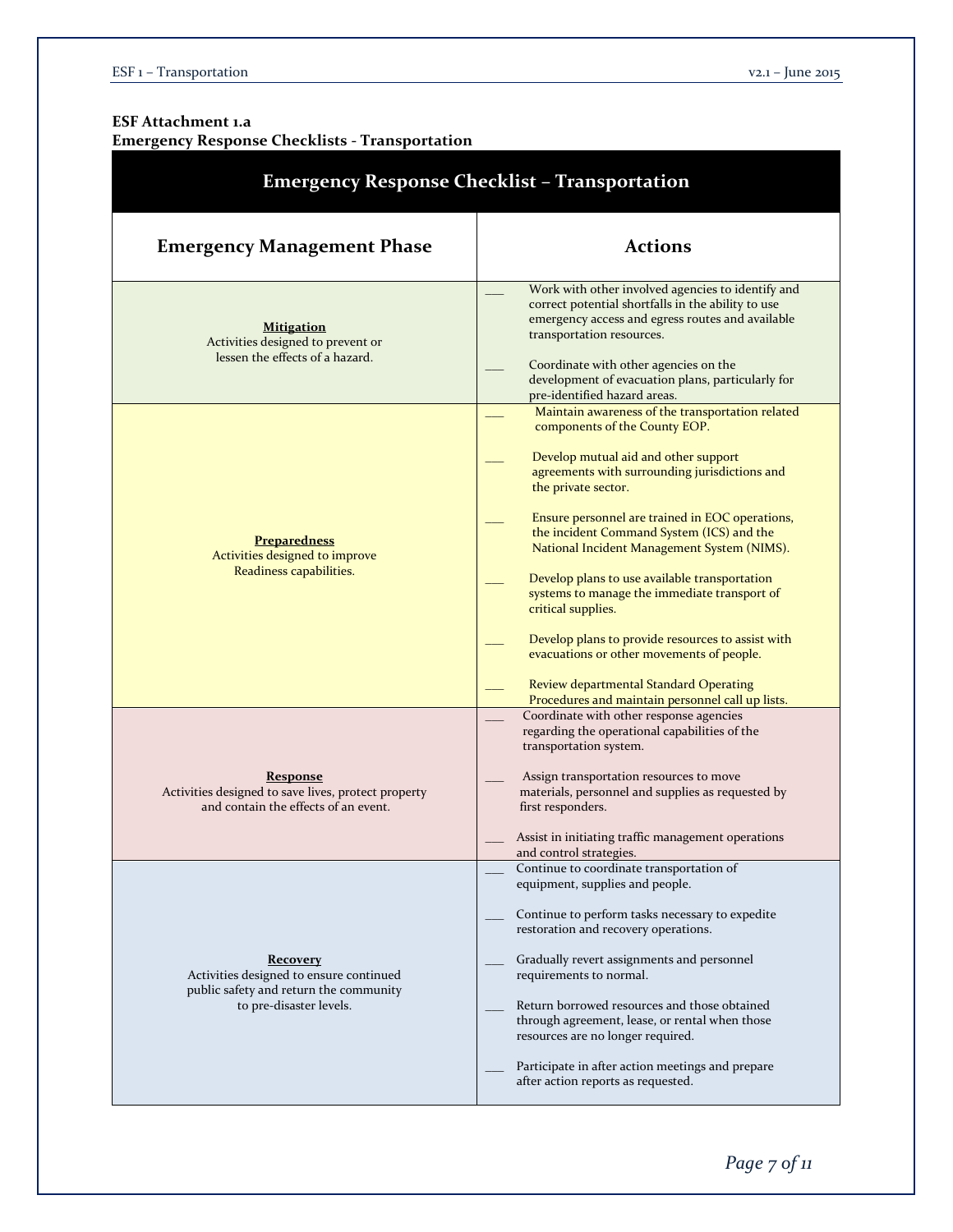## **ESF Attachment 1.b School District Bus Information**

# Mills County School Districts



| <b>School District</b> | $24/7$ Contact                                         | No. of Busses       | Capacity   | <b>No. of Busses with</b><br>Handicap Lift |
|------------------------|--------------------------------------------------------|---------------------|------------|--------------------------------------------|
| <b>GLENWOOD</b>        | Dave Greenwood<br>712-527-0090 (C) or 712-527-5661 (W) | 28 Buses<br>10 SUVs | 1763<br>80 | 2                                          |
| <b>EAST MILLS</b>      | <b>Rob Shearer</b><br>$712-370-1212$ (C)               | 12 Buses<br>6 Vans  | 636<br>42  |                                            |

*Page 8 of 11*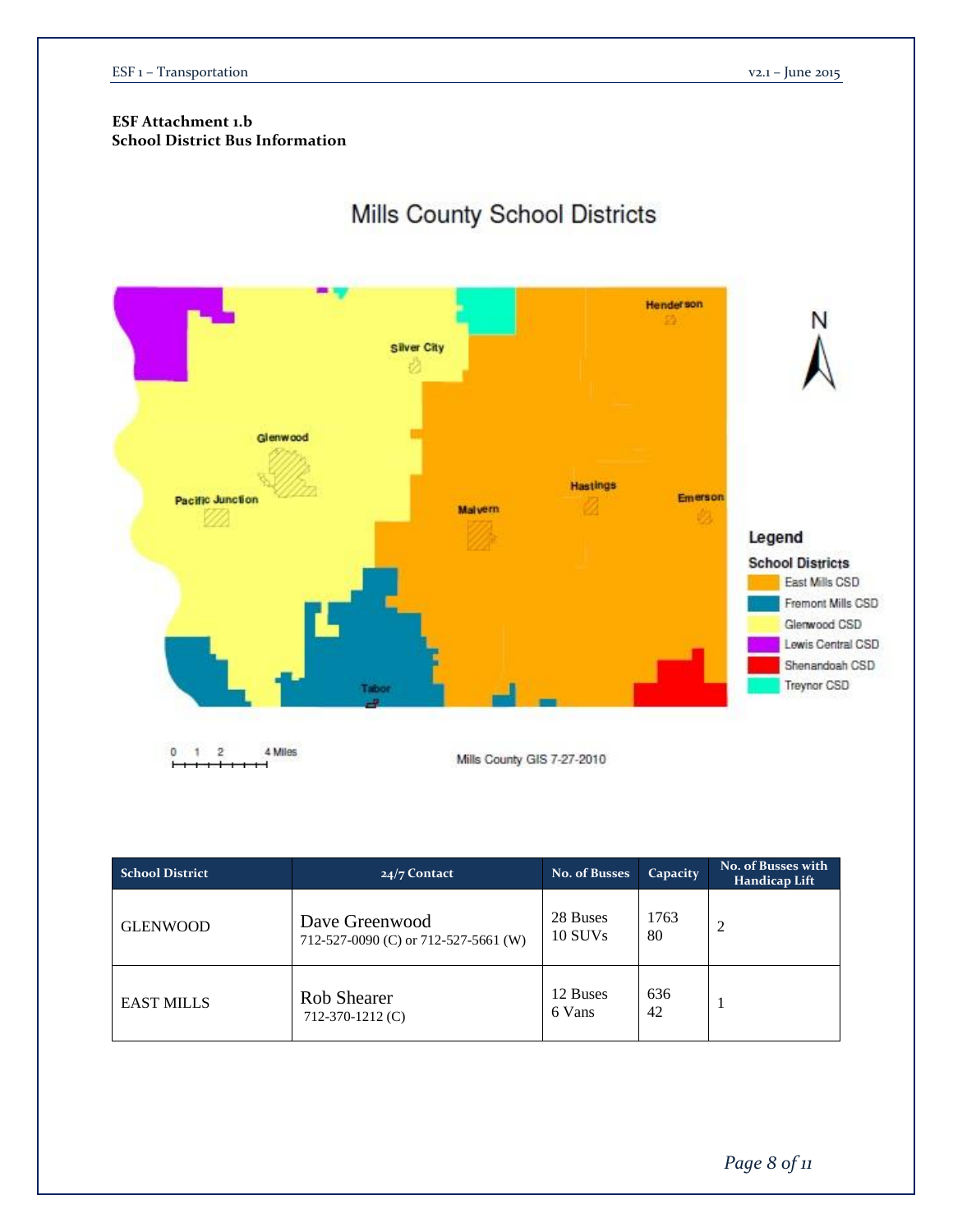## **ESF Attachment 1.c**

**County Transportation Routes**



Critical Access Roads:

- Interstate  $29 -$ Runs south to north, on the west side of the county.
- US Hwy 34 Runs east to west, in the middle of the county.
- US Hwy 59 Runs south to north, on the east side of the county.
- $\bullet$  US Hwy 275 2 Sections:
	- o From Tabor, north to Hwy 34, in the middle of the county.
	- o From Glenwood, north to Council Bluffs, on the west side of the county.
- Burlington Northern Santa Fe Railroad East to west, in the middle of the county.

## Critical Access Bridges:

- Hwy 34 / West Nishnabotna West of Hastings, middle of county.
- Hwy 34 / Silver Creek West of Malvern, middle of county.
- Hwy 34 / BNSF RR West of Malvern, middle of county.
- Missouri River / Bunge Road Bellevue Toll Bridge, northwest edge of county.
- $\bullet$  Missouri River / Hwy 34 New as of Fall 2014, midwest side of county.
- Missouri River / BNSF RR Into Plattsmouth, middle west side of county.
- Missouri River / Lambert Road Plattsmouth Toll Bridge, midwest side of county.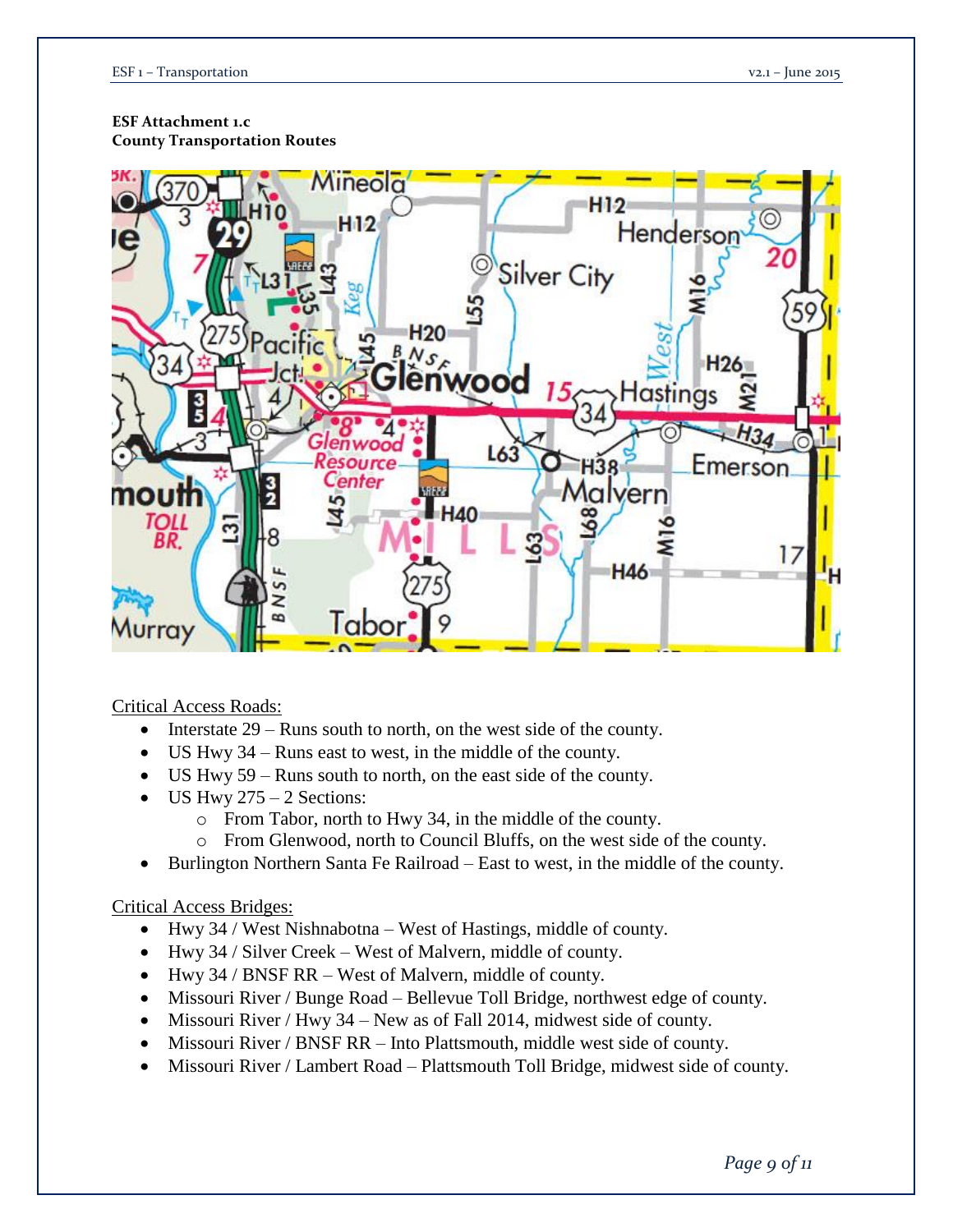## **ESF Attachment 1.d Temporary Flight Restrictions** *(TFRs)*

*This Procedure is consistent with Title 14 Code of Federal Regulations (CFR) Section 91.137*

**Purpose**: This attachment prescribes guidelines and procedures regarding the request for management of aircraft operations in the vicinity of disaster/hazard areas. Temporary Flight Restrictions (TFR) issued under this section are for disaster/hazard situations that warrant regulatory measures to restrict flight operations for a specified amount of airspace, on a temporary basis, in order to provide protection of persons or property in the air or on the ground.

**Rationale**: The rationale for requesting a TFR is to:

- 1. Protect persons and property on the surface or in the air from an existing or imminent hazard associated with an incident on the surface when the presence of low flying aircraft would magnify, alter, spread, or compound that hazard;
- 2. Prevent noise and vibrations that would negatively impact technical rescue operations;
- 3. Provide a safe environment for the operation of disaster relief aircraft; or
- 4. Prevent an unsafe congestion of sightseeing and other aircraft above an incident or event that may generate a high degree of public interest.

**Situations for Restrictions:** Situations warranting a TFR include, but are not limited to:

- 1. Toxic/flammable leaks or spills;
- 2. Aviation or ground resources engaged in wildfire suppression;
- 3. Technical rescue operations;
- 4. Aircraft relief activities following a disaster; or
- 5. Disaster/hazard incidents of limited duration that would attract an unsafe congestion of sightseeing aircraft.

**Exceptions**: Exceptions for requesting a TFR are:

- 1. Hijacking situations; or
- 2. Restrictions in the proximity of the President or Vice President

**Requesting Authorities:** A TFR under 14 CFR Section 91.137 may be requested by various entities, including:

- 1. Military commands
- 2. County Emergency Management Directors
- 3. State Emergency Management Directors
- 4. Authorities directing organized relief air operations
- 5. Law enforcement agencies

**Caveats to Restrictions:** Restrictions issued in accordance with 14 CFR Section 91.137 prohibit all aircraft from operating in the designated area unless at least one of the following conditions is met:

1. The aircraft is participating in hazard relief activities and is being operated under the direction of the Incident Commander/Unified Command System.

*Page 10 of 11*